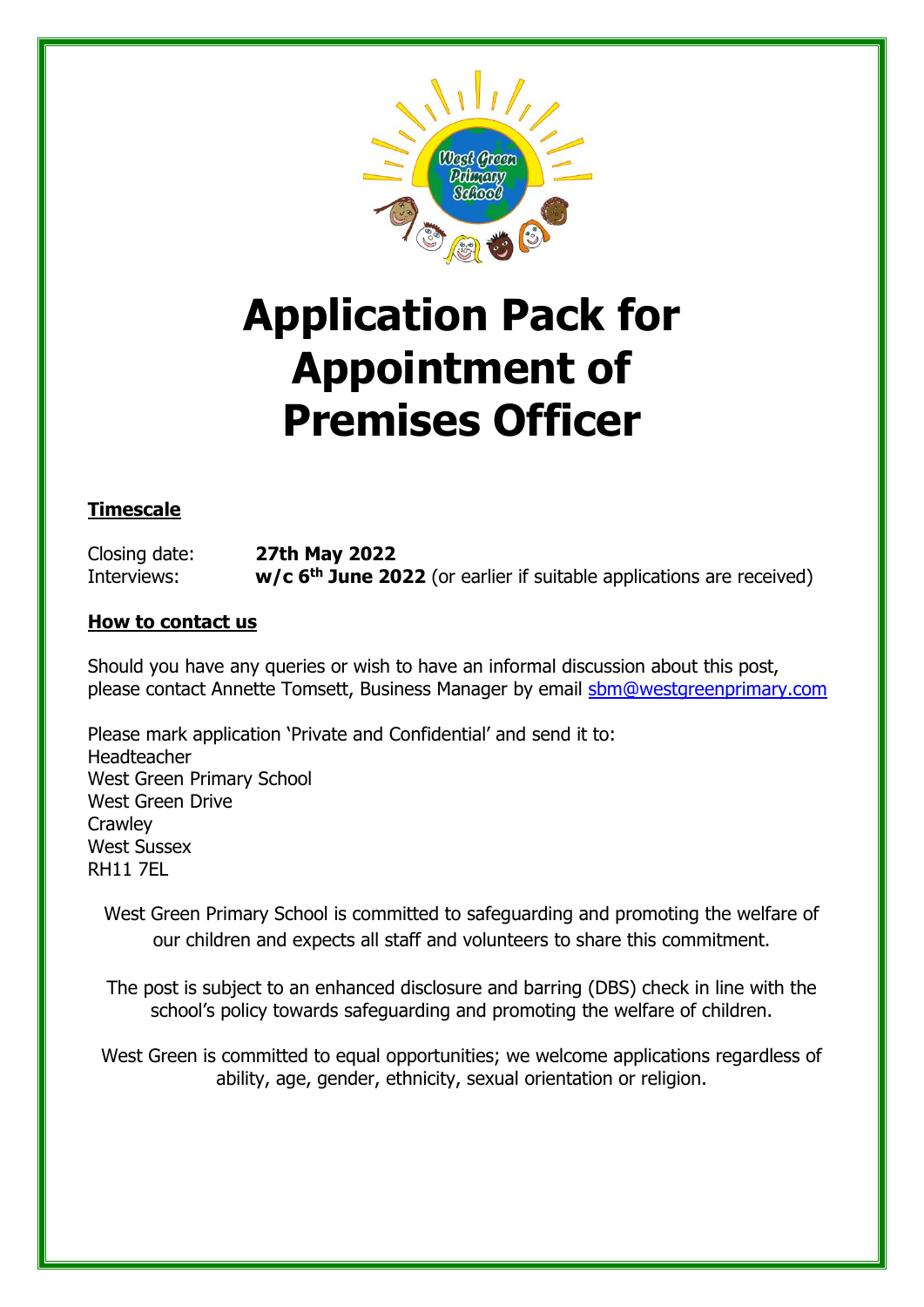## **JOB DESCRIPTION - PREMISES OFFICER**

Location: West Green Primary School, West Green, Crawley, RH11 7EL

Grade: 4 (point 5) £19,650 plus Crawley Weighting allowance £561.00 per annum, pro rata for hours worked (£10.19 per hour)

## **Hours of Duty:**

Basic number of hours will be **20 per week. (Year round)**

This will be a split shift of : 7am to 9am and 4pm to 6pm Monday to Friday.

The hours of duty will be in agreement with the Headteacher. (N.B. Hours of duty may have to be varied from time to time to meet the needs of the school). The nature of the post warrants the occupant being on call as required.

Annual Leave: 22 days per year (27 days per year after 5 years' service).

Annual leave may only be taken after prior consent and agreement of the Headteacher has been given.

Overtime: By arrangement and consent of the Headteacher.

Driving Licence: The post-holder will be required to have a full and current driving licence. Confidentiality: The Premises Officer is required to respect the confidentiality of all matters relating to the school, pupils and staff.

Probationary Period: The post is subject to the satisfactory completion of a 6 months' probationary period.

# **THIS POST IS SUBJECT TO AN ENHANCED DBS CHECK**

## **Qualifications preferred:**

- Previous school caretaking experience desirable but not essential.
- Maintenance qualifications desirable but D.I.Y abilities essential.
- Ability to use Microsoft office (emails, work, excel) essential.

Post accountable to: Head teacher/ School Business Manager Post responsible for: Management and supervision of cleaning staff. Other major contacts: Teaching and non-teaching staff, School Governors, Caretaking and Premises Support Service / Officers and Maintenance/Service Contractors working on site. Grievance Officer: Line manager

## **Job Purpose:**

The Premises Officer will ensure that the whole school environment and support services are maintained at a satisfactory and acceptable standard.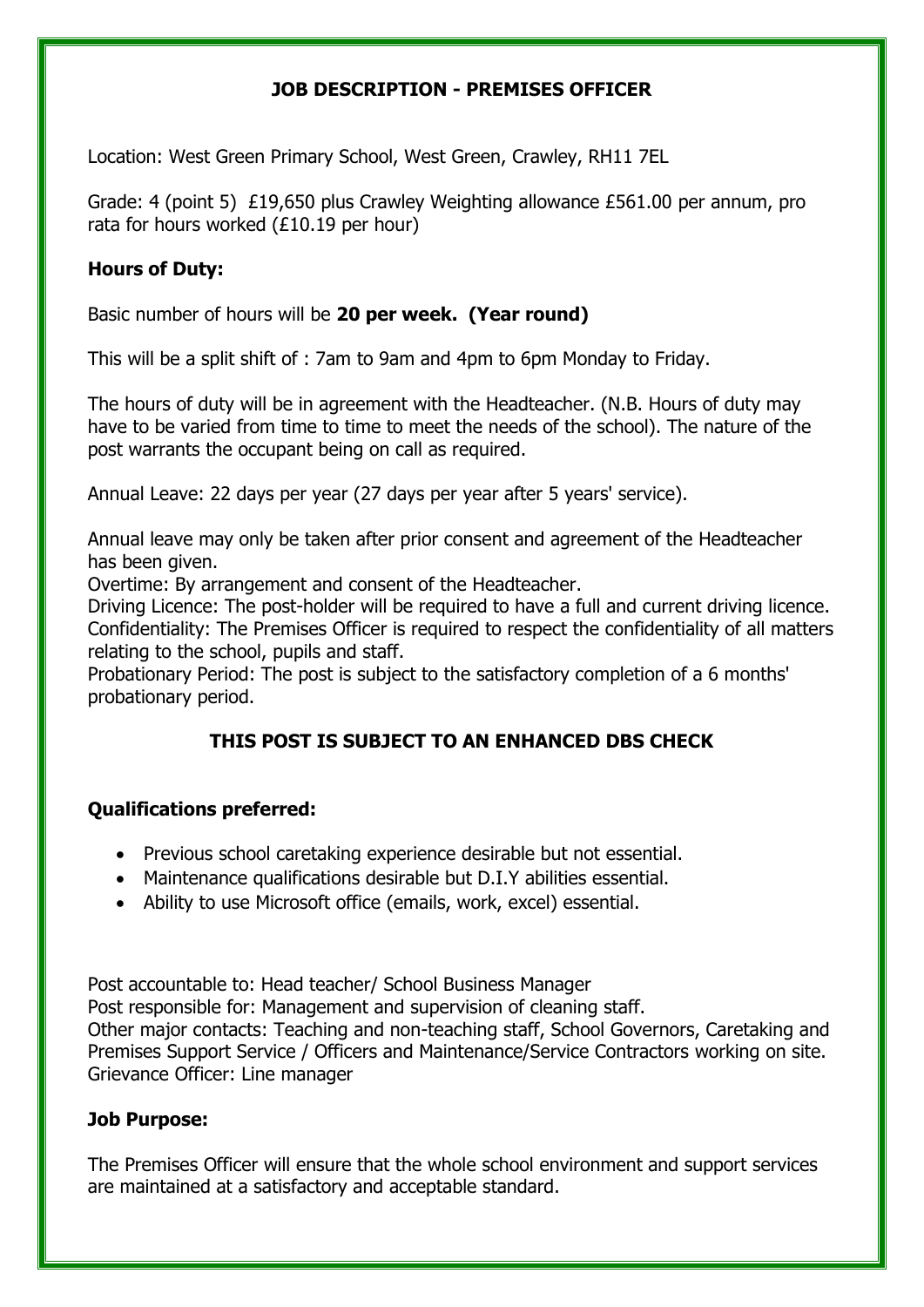He/She will be required to oversee and monitor all maintenance work carried out at the school and to liaise with contractors as necessary.

He/She will ensure that there is adequate and effective security of the school and its property.

## **Duties**

## **Building Maintenance and Management**

1. To be responsible for the operation of a preventative planned maintenance programme and for routine inspections of the buildings, fixtures, fittings, furniture, premises and grounds to assess for minor work or repairs required to be carried out to maintain safe and satisfactory conditions.

2. To organise and carry out various maintenance duties to ensure that the general upkeep and maintenance of the premises is satisfactory.

This includes - but not limited to;

a) Replace and/or repair window and door furniture and fittings.

b) Adjust, repair, replace and maintain all door closers and hinges.

c) Repair furniture, fixtures and fittings as required.

d) Repair or replace locks as necessary.

e) Re-plaster damaged walls (small areas only).

f) Touch up and make good paintwork as required.

g) Minor plumbing maintenance and repair work.

External contractors can be called upon, by arrangement with line manager, to complete duties if additional expertise is required.

3. To organise and carry out minor decoration programmes as agreed with the Linemanager.

4. To organise and carry out minor improvement work, e.g. erecting shelves, notice boards, bookshelves, etc. as agreed with the Line- manager.

5. To ensure that either directly or by negotiation with contractors, urgent minor repairs to the school's buildings are undertaken.

6. To be responsible for making appropriate arrangements for dealing with emergencies which occur outside normal hours.

7. To assist the Line-manager with the preparation of specifications, selection of tenderers and the adjudication of tender bids for minor works. (School projects).

8. To liaise with contractors working on site and to administer and record contractor compliance documentation.

9. To advise the Line-manager on matters relating to energy control and conservation. 10. To maintain records of services consumption, e.g. water, electricity and gas and to monitor usage of these, highlighting to line manager any usage concerns.

11. To assist in the organisation, arrangements and monitoring of various related contracts including window cleaning.

12. To be responsible for systems of directions and signs throughout the premises.

13. To carry out fire alarm tests as instructed by the Line-manager and to maintain the appropriate records.

14. To assist the Headteacher in organising fire drills and procedures.

15. To recommend to the Headteacher programmes of site and/or buildings Improvements.

16. To provide, at regular agreed intervals, copies of works schedules, detailing all aspects of work, to line manager.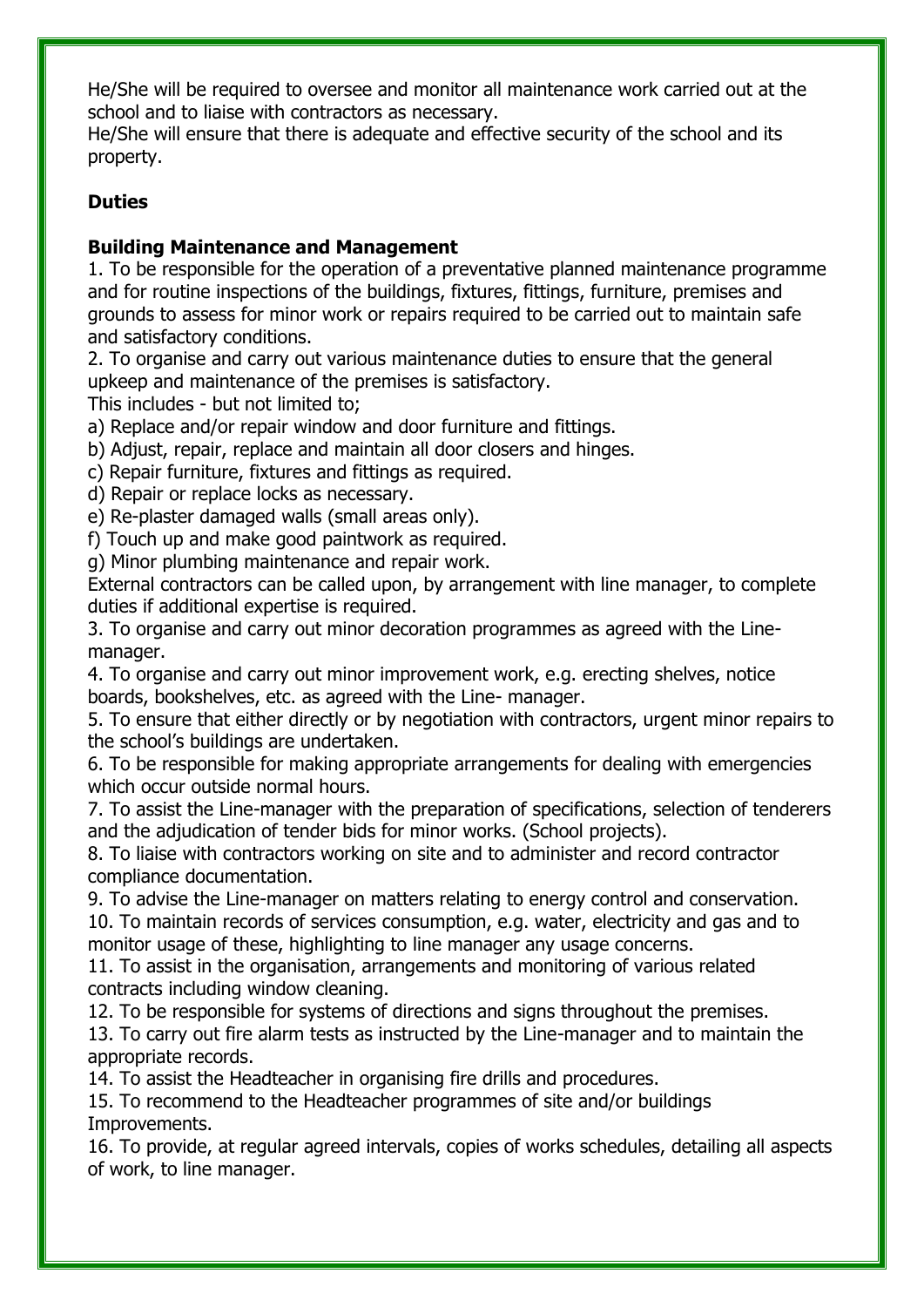## **Caretaking and Cleaning**

17. To ensure the maintenance of a satisfactory caretaking service at all times especially when the school is in use.

18. To ensure that the satisfactory levels of cleanliness and hygiene are maintained with regard to buildings, external walkways, drives, playgrounds, gullies, car parks, playing fields and gardens.

19. To ensure that the pathways and other external surface areas are kept free of litter and weeds etc., and that they are gritted or salted when required during wintry conditions.

20. To participate in the organisation and movement of furniture and equipment within the premises.

21. To maintain stock and the ordering of caretaking and cleaning supplies and ensure that these are promptly and securely stored. Appropriate records/safety data sheets to be kept.

22. To ensure the responsible operation, care and maintenance of all equipment and tools associated with caretaking, maintenance work and cleaning and to ensure that proper safety standards and requirements are applied.

23. To ensure, in liaison with the Line-manager, that all staff under the Premises Officer's control are instructed in Health and Safety at Work matters (including COSHH Regulations).

## **Security**

24. To ensure adequate security of buildings and premises at all times and to comply with any special security requirements as laid down from time to time by the Headteacher. 25. To maintain, securely a full set of school keys, and operate the school key register system.

26. To recommend to the Headteacher any suitable and appropriate improvements to the security of the building and to report any breaches of security.

## **Health and Safety**

27. To advise the Line-manager on all relevant caretaking and cleaning Health and Safety regulations and to advise on any issues contravening or affected by those regulations and to have special responsibility for public safety, accident prevention, reporting and investigation, fire drills, alarms and/or systems.

28. To ensure that all relevant Health and Safety rules and regulations (including the W.S.C.C. Code of Safe Working Practice for Caretaking Staff) are complied with by all staff under the Premises Officer's control.

29. To report any contravention of Health and Safety Regulations by contractors (CDM Regulations) working on site that could be detrimental to the health, safety and well-being of pupils, staff and visitors.

30. To undertake safety audits of the premises including Risk Assessments as required. 31. To oversee and monitor the electrical (PAT) testing of portable electrical appliances and to maintain the appropriate records.

# **School Activity Programmes**

32. To assist the Line-manager in conjunction with other staff in the co-ordination of all uses of the school site.

33. To assist in the preparation of the premises for school events, reception of visitors, car parking etc.

34. To liaise with the school meals service contractors in relation to their use of the site and provision of their service.